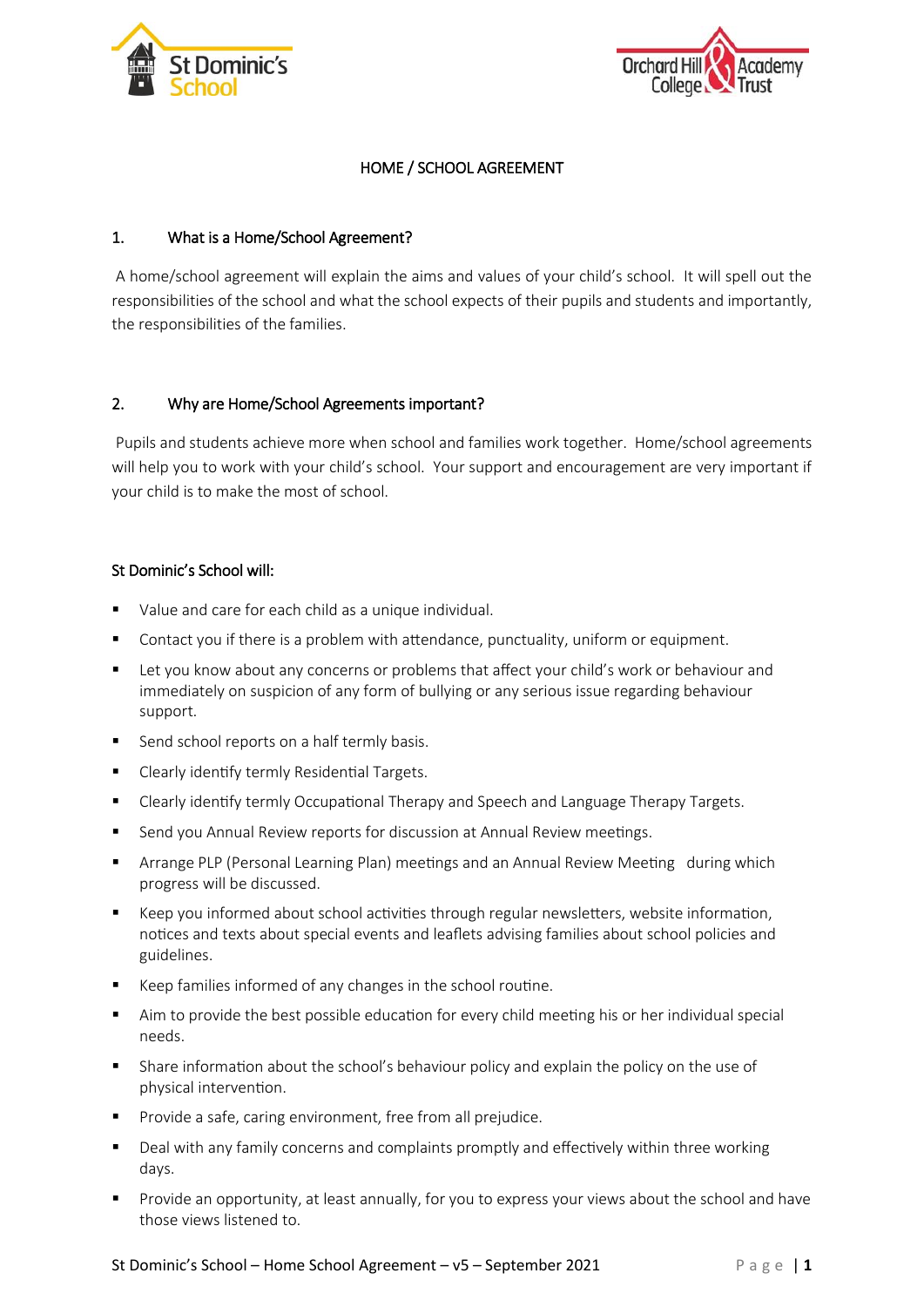



- Ensure that PLP Targets are in place for each pupil and student.
- Have clear aims and learning objectives for all pupils and students.
- **Consult you via questionnaires and other media.**
- Through the surgery staff, we will contact families with any medical concerns regarding the pupil or student and liaise with all medical services if required.
- Liaise with all agencies involved with your child, ie Social Services, Health, Education, Careers, Educational Psychology Service and CAMHS in order to secure appropriate services and provision.
- Through the Admissions and Family Liaison Manager, St Dominic's will offer families further support in their relationships with other interested agencies and highlight opportunities that may be available outside of the education environment.
- Give your child the best opportunities to leave St Dominic's with a wide range of skills and independence to the maximum of each pupil/student's ability.
- **Provide homework as appropriate.**

#### The Families will:

- See that their child attends St Dominic's regularly, on time, in uniform / appropriately dressed and properly equipped, in accordance with the Attendance Policy (see enclosed document).
- If their child is not attending, to inform the school before 9.00am. Non-attendance is subject to the Attendance Policy, parents must be very clear as to expected levels of attendance for pupils and students at St Dominic's.
- Understand that the school takes attendance very seriously and will work closely with families who may need support in this area. Regular school attendance is a legal requirement; please see the enclosed Attendance Policy.
- **EXECT A** Let St Dominic's know about any concerns or problems that might affect their child's work or behaviour by liaising with your child's tutor, head of lower/upper school or other appropriate member of staff.
- Support St Dominic's policies and guidelines for behaviour. Our Positive Behaviour Policy and Exclusions Policy are enclosed, parents and pupils/students should be aware of the guidelines to which we are working as a school.
- Work with their child and the school to promote positive behaviour and, by signing below, to indicate their agreement with, our Positive Behaviour Policy.
- Support their child in extended learning at home.
- Attend and contribute towards Annual Reviews, PLP Meetings and discussions about their child's progress.
- Get to know about their child's life at St Dominic's and take an active part in it.
- Keep regular contact with their child throughout the week, by telephone if residential.
- Read all communications from St Dominic's and reply as requested.
- Actively encourage their child and support the school, in ensuring they comply with health and safety regulations and requests, including participation in fire drills and evacuations as necessary.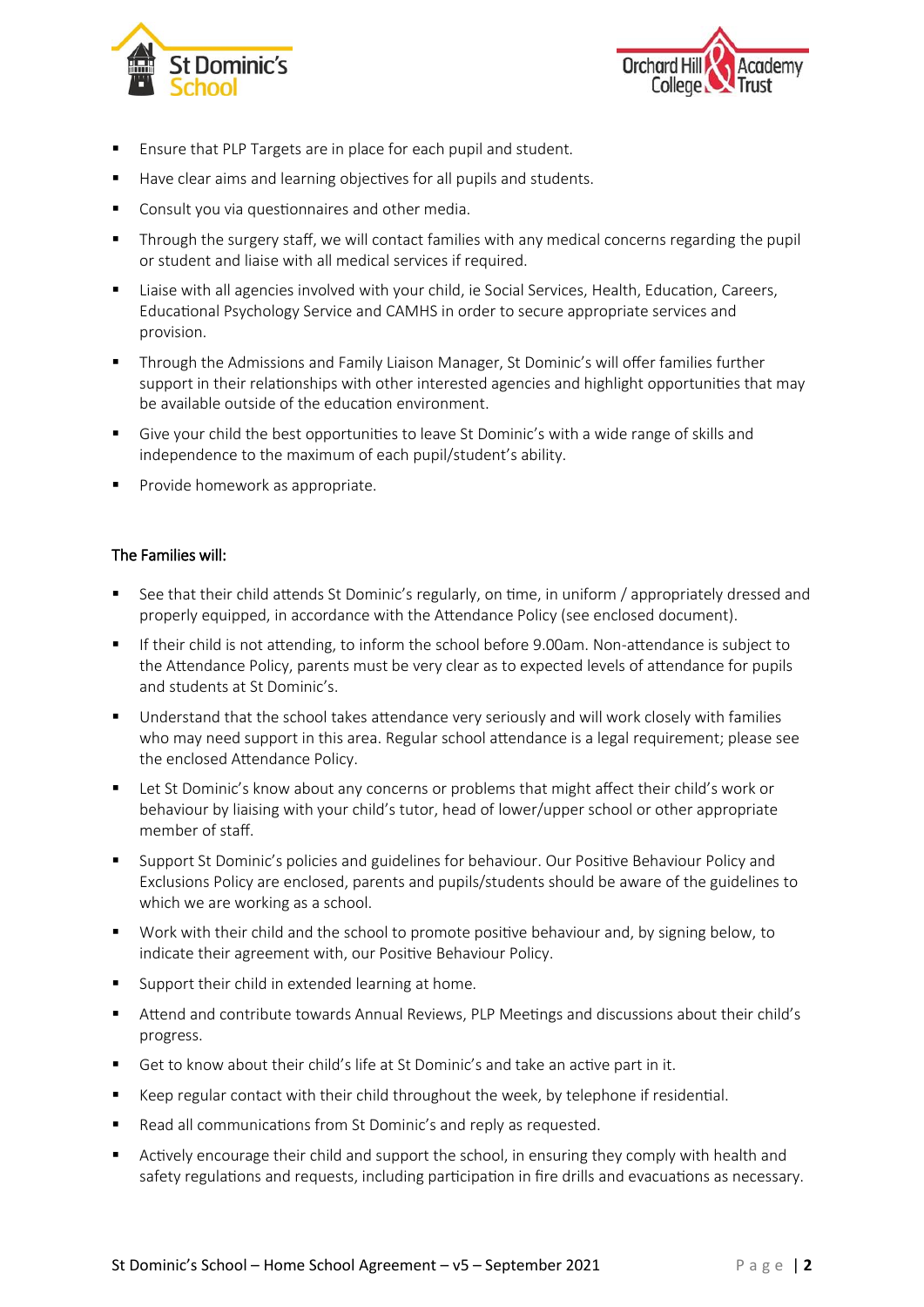



- Will communicate, in confidence if necessary, either by phone or written, all new information, especially medical and safeguarding information regarding their child.
- Share with the school the involvement of any professional help to ensure we work together for the child's benefit.
- Ensure that any equipment or materials loaned to the child to support learning at home is returned to the school when requested.
- Families will talk to St Dominic's staff about their own aims for their child, both in the School and Residentially.
- Work with their child and the school on agreed targets to achieve consistency.
- Discuss their child with the Education/Residential Link Workers.
- Reimburse the school for any damages to school property caused as a result of primary behaviour.
- **EXECT** Acknowledge that the school is working to ensure the best possible outcomes for every pupil and student.
- Abide by the Families and Visitors Code of Conduct, a copy of which can be found on our website at [www.stdominicsschool.org.uk](http://www.stdominicsschool.org.uk/) under 'Policies', which is accessed through the 'Key Information' tab.

#### Pupils/Students will always endeavour to:

- Attend school regularly and punctually.
- Wear full school uniform, unless directed otherwise, and take a pride in their appearance.
- Take care of themselves and others and treat people and property with respect.
- Work hard in lessons to develop their abilities to the full and to meet the targets set by the school,
- Complete all homework set and hand it in at the appropriate time.
- Be good citizens by helping teachers truthfully with investigations and telling them if they know that someone is being bullied.
- Use the school's computer systems according to the rules laid down; when using the Internet always strictly follow teachers' instructions.
- Follow the rules on mobile phones and electronic devices.

# SIGNATURE REQUIRED ON NEXT PAGE – TO BE RETURNED TO ST DOMINIC'S